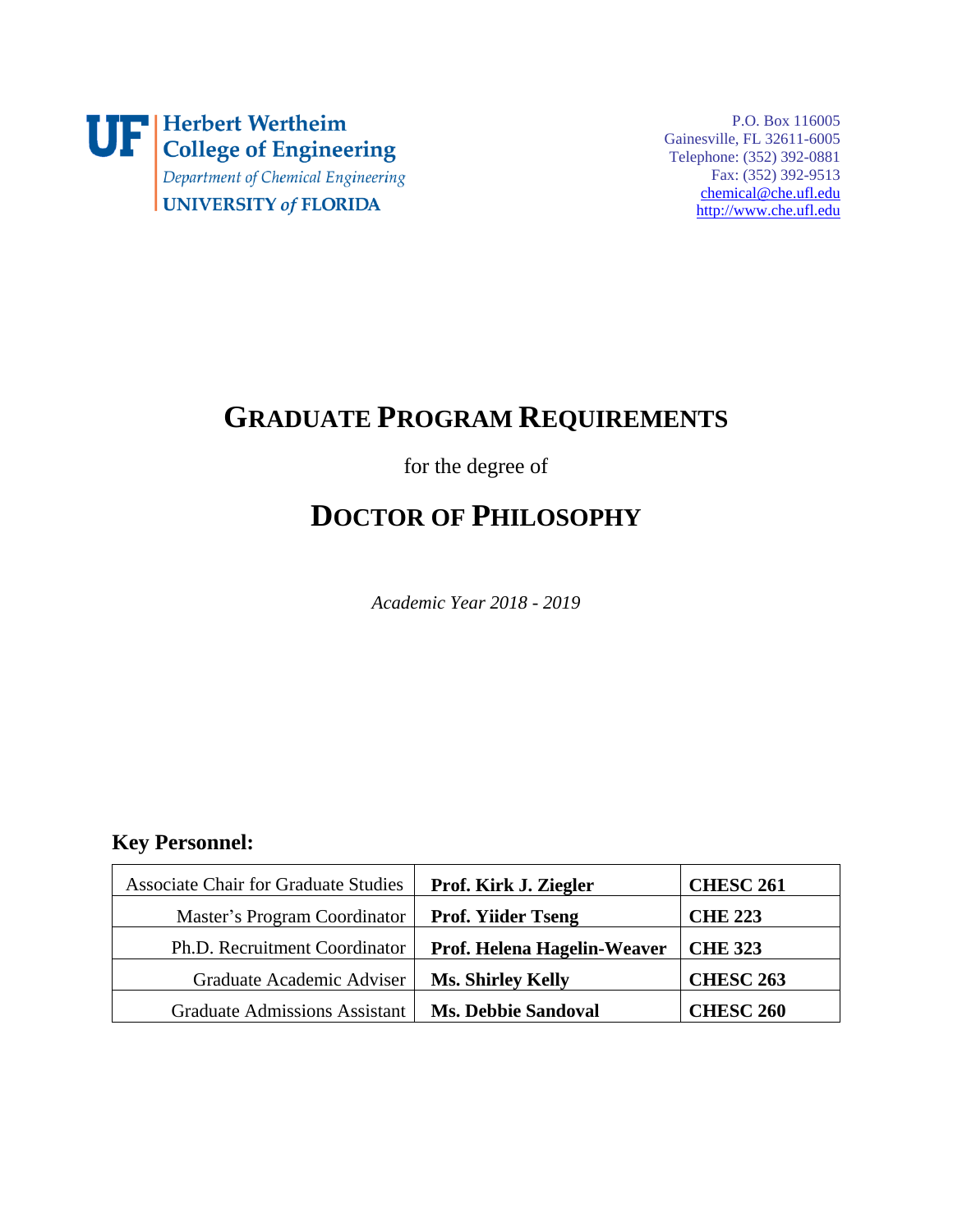## **A. SUMMARY**

These guidelines describe the Program requirements for a Ph.D. degree in Chemical Engineering. More details of the general requirements for the degree programs as well as descriptions of courses can be found in the Graduate Catalog [\(http://gradcatalog.ufl.edu\)](http://gradcatalog.ufl.edu/). A Ph.D. student is regulated by the rules set forth in the Graduate Catalog published in the academic year of the student's first term. It is the responsibility of the Ph.D. student to know and take appropriate steps to meet *all* Program requirements in this document and those in the Graduate Catalog.

As detailed below, the Doctor of Philosophy (Ph.D.) program requirements consist of:

- 1. Completion of at least 90 credits of [coursework](#page-5-0) beyond the Bachelor of Science degree with a minimum of 1 year in residence, including
	- a. Completion of three core basis courses with a grade of B- or better: *Continuum Basis* (ECH 6270), *Molecular Basis* (ECH 6272), and *Mathematical Basis* (ECH 6847).
	- b. Completion of *Chemical Engineering Kinetics* (ECH 6506) or suitable equivalent.
	- c. Registration for *Graduate Seminar* (ECH 6926) in each semester of residence, except the first semester.
	- d. Completion of 5 credits of *Supervised Teaching* (ECH 6940) with a passing grade.
	- e. Completion of at least 3 credits (2 credits if summer semester) of *Research for Doctoral Dissertation* (ECH 7980) during final term.
	- f. Completion of at least 24 credits of graduate courses, not including *Graduate Seminar*, *Supervised Teaching*, *Advanced Research*, or *Research for Doctoral Dissertation*.
- 2. Conduct [research](#page-6-0) in a safe, ethical, and responsible manner and maintain adequate progress towards research objectives.
- 3. Completion of a written [Research Proposal.](#page-7-0)
- 4. Successful defense of the Research Proposal in an [Oral Qualifying Exam.](#page-8-0)
- 5. Present a [Research Seminar](#page-10-0) to the Chemical Engineering Department on the research work contained in the Doctoral Dissertation.
- 6. Completion of a written [Doctoral Dissertation.](#page-10-1)
- 7. Successful defense of the Doctoral Dissertation in a [Final Oral Defense Exam.](#page-11-0)

The Ph.D. degree is for those students who wish to attain mastery of a field of knowledge and demonstrate accomplishment in research. Study for the Ph.D. degree will be open only to those with demonstrated competence in the core areas of Chemical Engineering. Final acceptance into the Ph.D. program requires successful completion of both the Research Proposal and the Oral Qualifying Exam.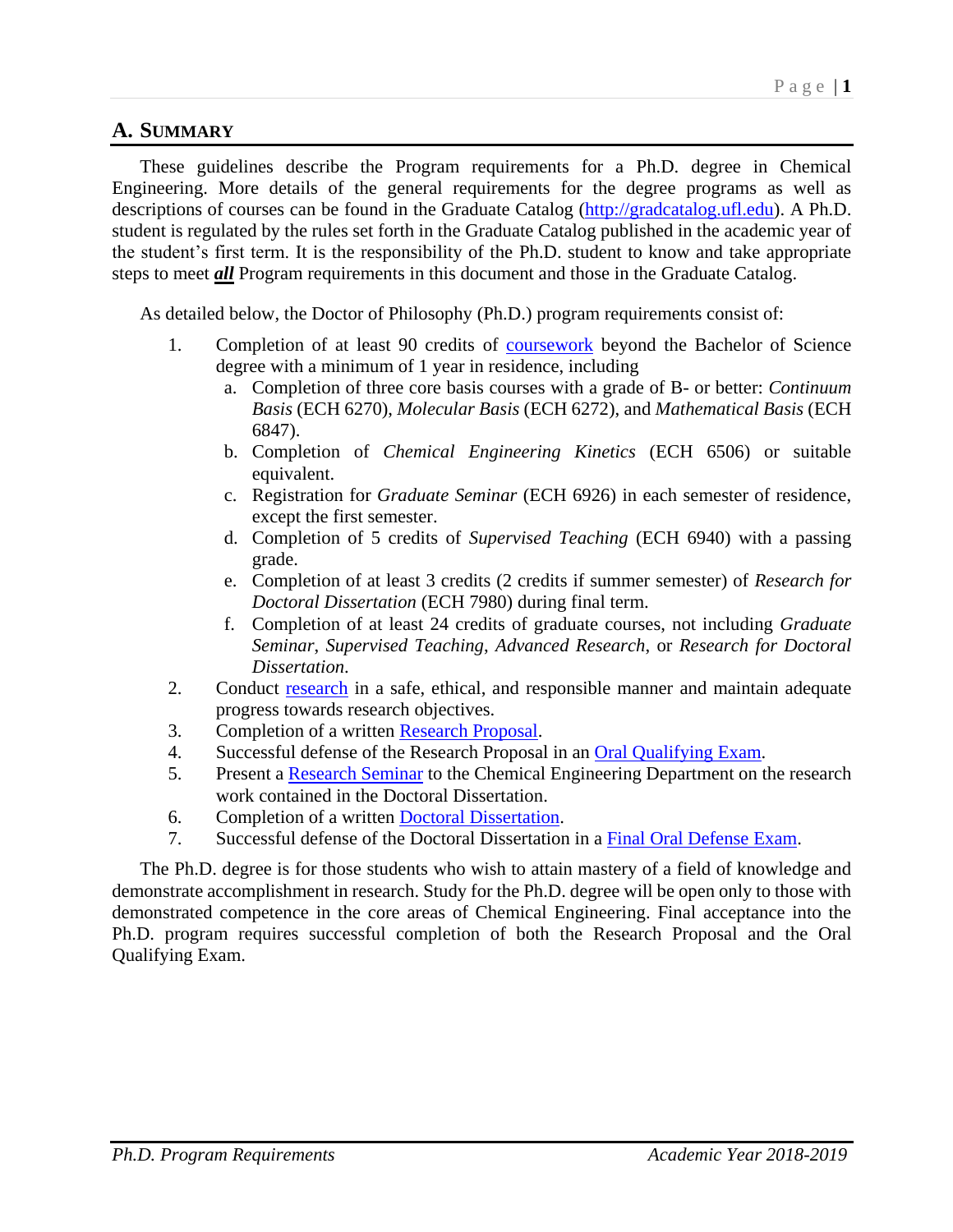### **B. DETAILED DESCRIPTION OF CORE PROGRAM REQUIREMENTS B.1.Academic Honesty and Ethical Conduct in Research**

All students admitted to the University of Florida have signed a statement of academic honesty committing themselves to be honest in all academic work and understanding that failure to comply with this commitment will result in disciplinary action. Students are expected to produce their own work in homework, projects, and exams. Unauthorized collaboration in take-home exams, projects, and individual assignments is a serious violation of the University Honor Code [\(https://www.dso.ufl.edu/sccr/process/student-conduct-honor-code/\)](https://www.dso.ufl.edu/sccr/process/student-conduct-honor-code/) and could lead to a grade decrease, course failure, and loss of degree status. The Honor Code specifies a number of behaviors in detail that are in violation of this code and the possible sanctions. Furthermore, **Ph.D. students are obligated to report any condition that facilitates academic misconduct to appropriate personnel.**

**Ph.D. students are expected to maintain high ethical standards in the conduct and reporting of scientific and scholarly research.** Ph.D. students are responsible for ethical research conduct to the University, to the academic community, to those sponsoring the research, and to the community at large. Research Misconduct, including fabrication or falsification of data, and plagiarism in proposing, performing, reviewing, or reporting of results, is a most serious offense that can greatly damage the welfare and reputation of the students, faculty, and the University. See <http://research.ufl.edu/compliance/research-misconduct.html> for more information regarding Research Misconduct.

From the UF Student Handbook: "**Plagiarism is not tolerated at the University of Florida. Plagiarism in a thesis or** [Doctoral Dissertation](#page-10-1) **is punishable by expulsion. If the plagiarism is detected after the degree has been awarded, the degree may be rescinded.**" For a thorough discussion of plagiarism and the applicable laws, see "Plagiarism in Colleges in the USA: legal aspects of plagiarism, academic policy" by Ronald B. Standler (manuscript is available at [www.rbs2.com/plag.htm\)](http://www.rbs2.com/plag.htm). Briefly, a Ph.D. student shall not represent all or any portion of the work of another as the student's own work. Plagiarism includes (but is not limited to):

- 1. Quoting oral or written materials, whether published or unpublished, without proper attribution.
- 2. Submitting a document or assignment which in whole or in part is identical or substantially identical to a document or assignment not authored by the student.

Plagiarism is probably understood as stealing someone else's words as your own. In fact, there are many different kinds of plagiarism. The top 5 types are:

- 1. Stealing verbatim,
- 2. Misquoting,
- 3. Paraphrasing without quoting,
- 4. Summarizing without quoting, and
- 5. Duplicating publication.

If Ph.D. students have any questions or concerns regarding Research Misconduct and Plagiarism, they are encouraged to discuss them with their [Research Adviser,](#page-6-1) [Supervisory](#page-6-2)  [Committee,](#page-6-2) or the [Associate Chair for Graduate Studies.](#page-0-0)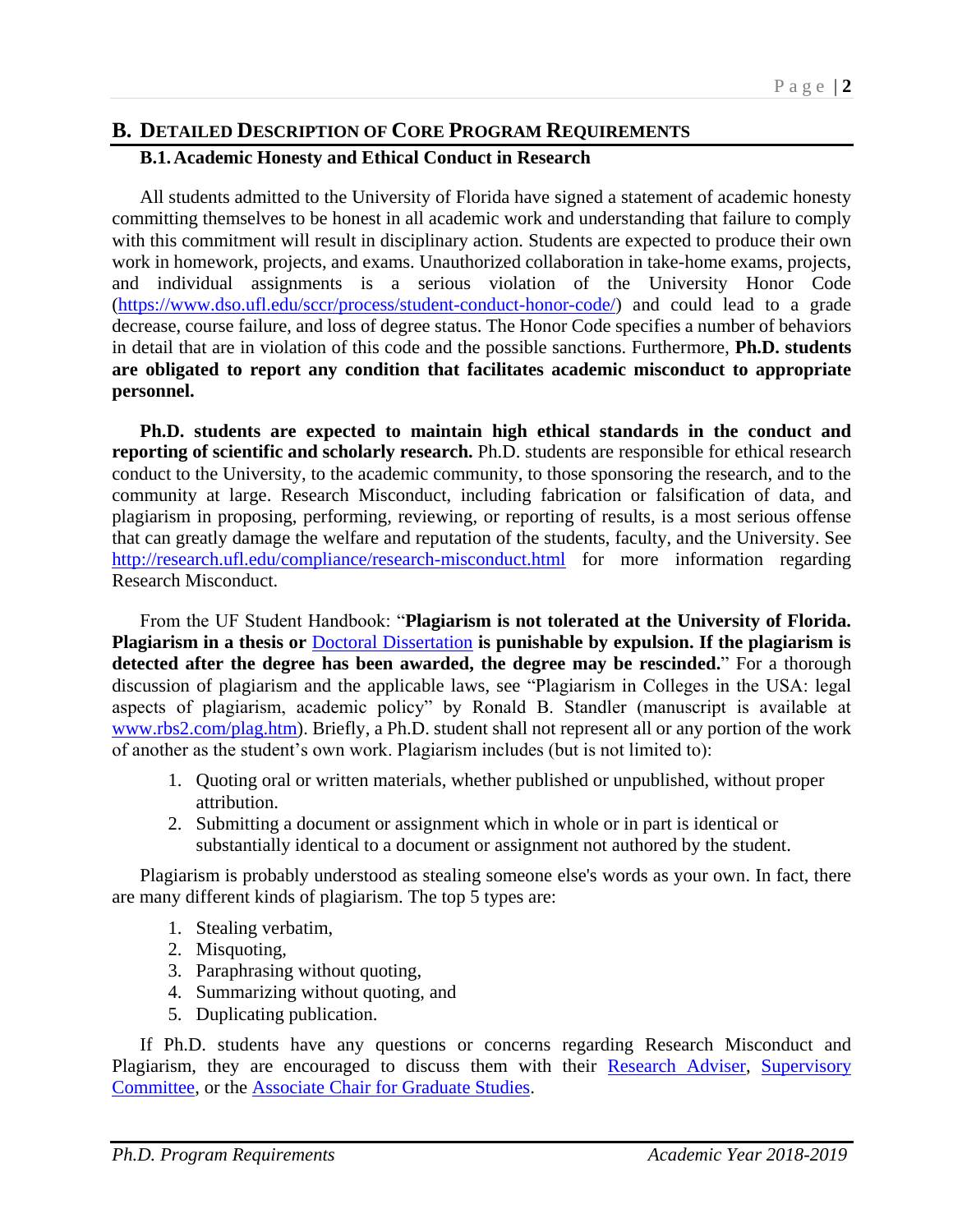#### **B.2.Program Schedule**

The minimum requirements for the Ph.D. program can be met in 3 years following a Bachelor of Science degree. However, many Ph.D. students will require up to 5 years to complete all degree requirements.

Final acceptance into the Ph.D. program requires successful completion of both the Research [Proposal](#page-7-0) and the [Oral Qualifying Exam.](#page-8-0) The purpose of the Research Proposal and the Oral Qualifying Exam is to assess the Ph.D. student's potential to perform scholarly research. The performance of the Ph.D. student in the Oral Qualifying Exam will be evaluated by the **Supervisory** [Committee](#page-6-2) for:

- 1. Knowledge in Fundamentals of Chemical Engineering, particularly related to their research field, and
- 2. Ability to conduct scholarly research.

All work for the Ph.D. degree must be completed within 5 calendar years *after* the Oral Qualifying Exam. Failure to complete the degree requirements within this timeframe requires the Oral Qualifying Exam to be repeated. There must be at least 2 terms between the Oral Qualifying Exam and the date of the degree. Although the time to complete all Ph.D. degree requirements is dependent on the specific research program and student motivation, **Table 1** shows a common timeline towards graduation. **Table 2** shows the due dates for key milestones during the Ph.D. degree program.

| Year           | <b>Fall Semester</b>                                                                                                         | <b>Spring Semester</b>                                                                                                                                                      | <b>Summer Semester</b>                                                        |
|----------------|------------------------------------------------------------------------------------------------------------------------------|-----------------------------------------------------------------------------------------------------------------------------------------------------------------------------|-------------------------------------------------------------------------------|
| $\mathbf{I}$   | • Continuum Basis (ECH 6270)<br>• Molecular Basis (ECH 6272)<br>• Mathematical Basis (ECH 6847)<br>+ Select Research Adviser | • Graduate Seminar (ECH 6926)<br>• Chemical Engineering Kinetics<br>(ECH 6506)<br>• Elective (Optional)<br>• Advanced Research (ECH 7979)<br>+ Select Supervisory Committee | • Advanced Research (ECH 7979)                                                |
| 2              | • Graduate Seminar (ECH 6926)<br>• Elective (Optional)<br>• Advanced Research (ECH 7979)                                     | • Graduate Seminar (ECH 6926)<br>• Advanced Research (ECH 7979)<br>+ Submit Research Proposal<br>+ Complete Oral Qualifying Exam                                            | • Advanced Research (ECH 7979)<br>+ Submit Supervised Teaching<br>preferences |
| 3              | • Graduate Seminar (ECH 6926)<br>• Supervised Teaching (ECH 6940)<br>• Research for Doctoral<br>Dissertation (ECH 7980)      | • Graduate Seminar (ECH 6926)<br>• Supervised Teaching (ECH 6940)<br>• Research for Doctoral<br>Dissertation (ECH 7980)<br>+ Submit Progress Report                         | • Research for Doctoral<br>Dissertation (ECH 7980)                            |
| $\overline{4}$ | • Graduate Seminar (ECH 6926)<br>• Research for Doctoral<br>Dissertation (ECH 7980)                                          | • Graduate Seminar (ECH 6926)<br>• Research for Doctoral<br>Dissertation (ECH 7980)<br>+ Submit Progress Report                                                             | • Research for Doctoral<br>Dissertation (ECH 7980)                            |
| 5              | • Graduate Seminar (ECH 6926)<br>• Research for Doctoral<br>Dissertation (ECH 7980)<br>+ Present Research Seminar            | • Graduate Seminar (ECH 6926)<br>• Research for Doctoral<br>Dissertation (ECH 7980)<br>+ Submit Doctoral Dissertation<br>+ Complete Final Oral Defense<br>Exam              |                                                                               |

#### **Table 1:** Common timeline towards graduation for Ph.D. students.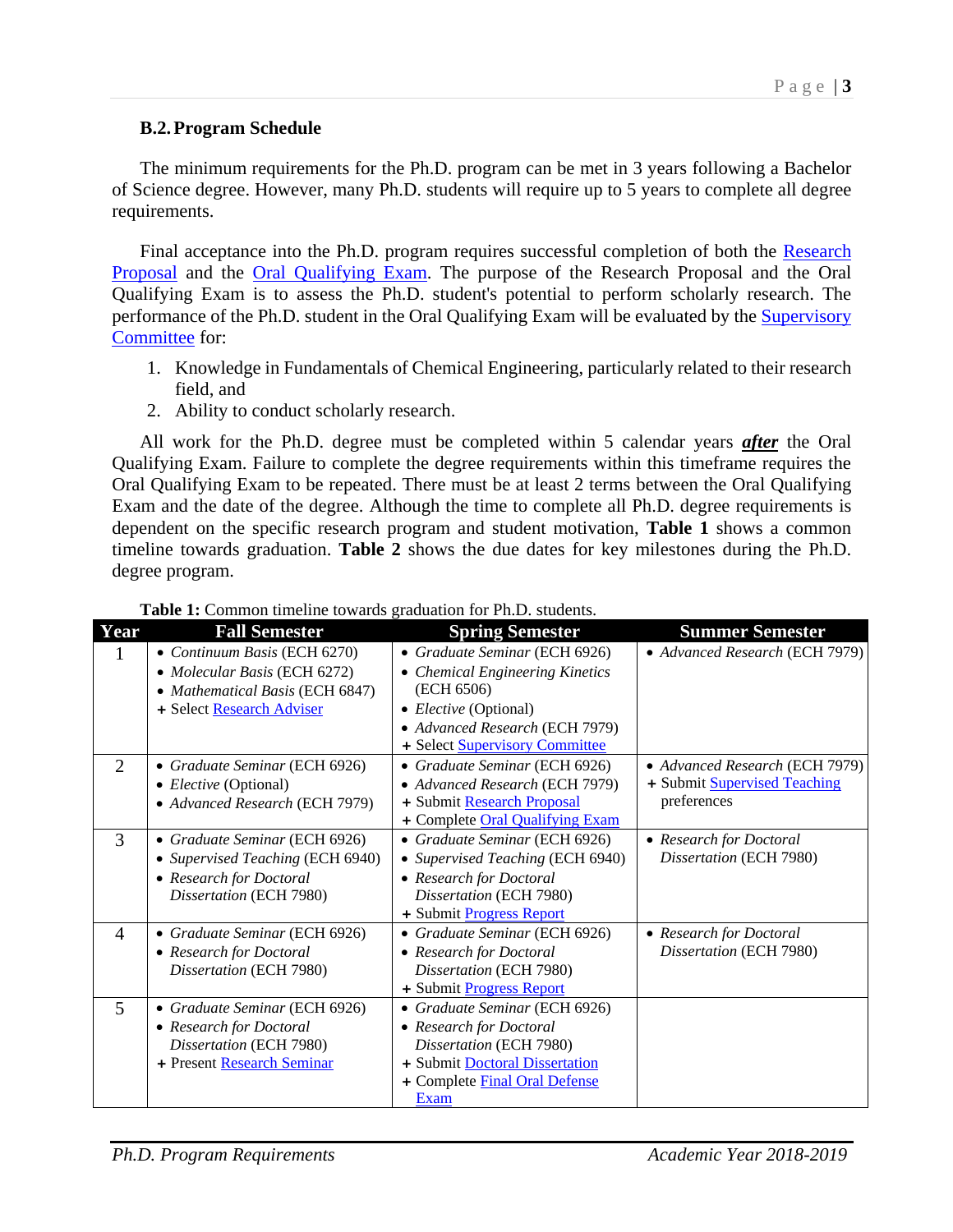| <b>Ph.D. Milestones</b>                       |                    | <b>Due Date</b>                                                                                                                      | <b>Submitted to:</b>                                                                                               |
|-----------------------------------------------|--------------------|--------------------------------------------------------------------------------------------------------------------------------------|--------------------------------------------------------------------------------------------------------------------|
| <b>Select Research Adviser</b>                |                    | Sept 2018                                                                                                                            | Graduate Academic Adviser and<br><b>Associate Chair for Graduate Studies</b>                                       |
| <b>Select Supervisory Committee</b>           |                    | May 2019                                                                                                                             | <b>Research Adviser and</b><br><b>Graduate Academic Adviser</b>                                                    |
|                                               | First draft        | Dec 2019                                                                                                                             | <b>Research Adviser</b>                                                                                            |
| <b>Submit Research Proposal</b>               | First submission   | Feb 1, 2020                                                                                                                          | <b>Research Adviser</b> and<br><b>Graduate Academic Adviser and</b><br><b>Associate Chair for Graduate Studies</b> |
|                                               | Final submission   | 2 weeks before<br><b>Oral Qualifying Exam</b><br>and by Jun 1, 2020                                                                  | <b>Research Adviser and</b><br><b>Supervisory Committee</b>                                                        |
|                                               | Scheduling         | At least 1 month<br>in advance                                                                                                       | <b>Research Adviser and</b><br><b>Supervisory Committee</b>                                                        |
| Complete<br><b>Oral Qualifying Exam</b>       | Notification       | At least 2 weeks<br>in advance                                                                                                       | Graduate Academic Adviser                                                                                          |
|                                               | Final Exam         | Jun 1, 2020                                                                                                                          | <b>Research Adviser and</b><br><b>Supervisory Committee</b>                                                        |
| Submit <b>Supervised Teaching</b> preferences |                    | $\sim$ June 2020                                                                                                                     | <b>Graduate Academic Adviser and</b><br><b>Associate Chair for Graduate Studies</b>                                |
| Submit Progress Report                        |                    | Every May 15 after 2021<br>until graduation                                                                                          | <b>Research Adviser and</b><br><b>Supervisory Committee and</b><br><b>Graduate Academic Adviser</b>                |
|                                               | First draft        |                                                                                                                                      | <b>Research Adviser</b>                                                                                            |
|                                               | First submission   | Check with<br>Graduate School                                                                                                        | <b>Research Adviser and</b><br>Graduate School Editorial Office                                                    |
| Submit<br><b>Doctoral Dissertation</b>        | Exam<br>submission | 2 weeks before<br><b>Final Oral Defense</b><br>Exam and at least 1<br>week before Final<br>submission deadline of<br>Graduate School | <b>Research Adviser and</b><br><b>Supervisory Committee</b>                                                        |
|                                               | Final submission   | before Final submission<br>deadline of<br>Graduate School                                                                            | Graduate School Editorial Office                                                                                   |
| <b>Present Research Seminar</b>               |                    | During last year<br>of degree                                                                                                        | <b>Graduate Academic Adviser</b>                                                                                   |
|                                               | Scheduling         | At least 1 month in<br>advance                                                                                                       | <b>Research Adviser and</b><br><b>Supervisory Committee</b>                                                        |
|                                               | Notification       | At least 2 weeks in<br>advance                                                                                                       | <b>Graduate Academic Adviser</b>                                                                                   |
| Complete<br><b>Final Oral Defense Exam</b>    | Final Exam         | At least 1 week before<br>Final submission<br>deadline of<br>Graduate School for<br><b>Doctoral Dissertation</b>                     | <b>Research Adviser</b> and<br><b>Supervisory Committee</b>                                                        |

### <span id="page-4-0"></span>**Table 2:** Due dates for Ph.D. milestones.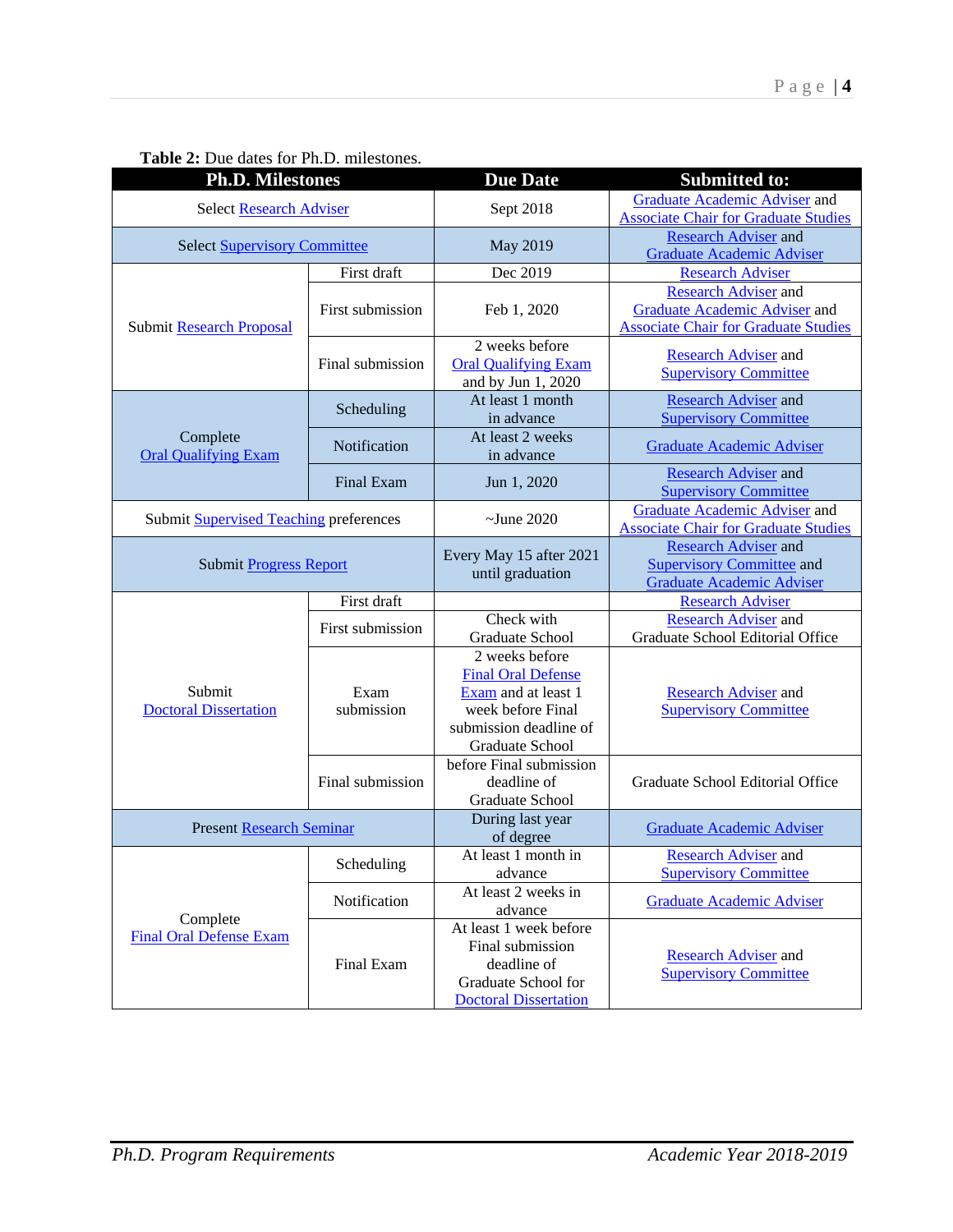#### <span id="page-5-0"></span>**B.3.Coursework Requirements**

**All Ph.D. students appointed as Graduate Assistants must register for 9 credits in the Spring semester, 9 credits in the Fall semester, and 6 credits in the Summer semester.** The Ph.D. degree requires successful completion of a minimum of 90 credits subject to restriction and classifications approved by the department. A minimum of 24 credits of courses acceptable for graduate credit and taken after the Bachelor of Science Degree are required. These 24 credits must include *Continuum Basis* (ECH 6270), *Molecular Basis* (ECH 6272), and *Mathematical Basis* (ECH 6847), which are offered each Fall semester, *Chemical Engineering Kinetics* (ECH 6506) or suitable equivalent, and at least two more graduate electives in Chemical Engineering. Ph.D. students shall register for Chemical Engineering *Graduate Seminar* (ECH 6926) every semester of residence after the first semester; these credits cannot be counted toward the 24 required credits of graduate courses.

Registration for all coursework should be done after consulting with the Graduate Academic [Adviser](#page-0-1) and your [Research Adviser.](#page-6-1) All students are urged to complete their coursework as expeditiously as possible. After consulting with your Research Adviser, students may consider broadening their education by taking more than the minimum number of courses.

In most semesters, Ph.D. students will register for research courses. Ph.D. students must register for *Advanced Research* (ECH 7979) before passing the [Oral Qualifying Exam](#page-8-0) and for *Research for Doctoral Dissertation* (ECH 7980) after passing the Oral Qualifying Exam. **Note that Ph.D. students are required to take 3 credits of** *Doctoral Research* **(ECH 7980) in their final term (2 credits if the final term is summer).**

<span id="page-5-1"></span>To gain valuable teaching and communication experience consistent with the Ph.D. degree, all **Ph.D. students are required to serve as Supervised Teachers** as part of their degree requirements. Ph.D. students will assist instructors in coursework for at least two semesters. Ph.D. students must register for *Supervised Teaching* (ECH 6940) during each semester they assist in the classroom; however, Ph.D. students may not register for more than 5 credits of *Supervised Teaching* during their degree program. Ph.D. students should register for 3 credits their first semester of *Supervised Teaching* and for 2 credits during the second semester. It is expected that Ph.D. students contribute approximately 10 hours per week to the preparation of homework, quizzes, and exams as well as tutoring students enrolled in the course. However, Ph.D. students will discuss their specific roles and responsibilities of the course with the instructor prior to the start of the semester. At the end of the semester, the instructor will issue a Pass/Fail grade for the Supervised Teacher. The Supervised Teaching assignment will not be counted towards the degree requirements if the instructor issues a Fail grade but this grade will not appear on the transcript. **Exceptions to Supervised Teaching will not be permitted.** 

The **Associate Chair for Graduate Studies** will send a list of available opportunities to Ph.D. students prior to the start of their third year in the degree program. Ph.D. students must return these preferences to the Associate Chair for Graduate Studies before the [due date](#page-4-0) in **Table 2**. Supervised Teaching assignments will be made by the Associate Chair for Graduate Studies based on Ph.D. student course preferences and the needs of the undergraduate program.

Ph.D. students are ultimately responsible for ensuring that their Supervised Teaching requirement is met prior to graduation. Ph.D. students who anticipate graduating within one year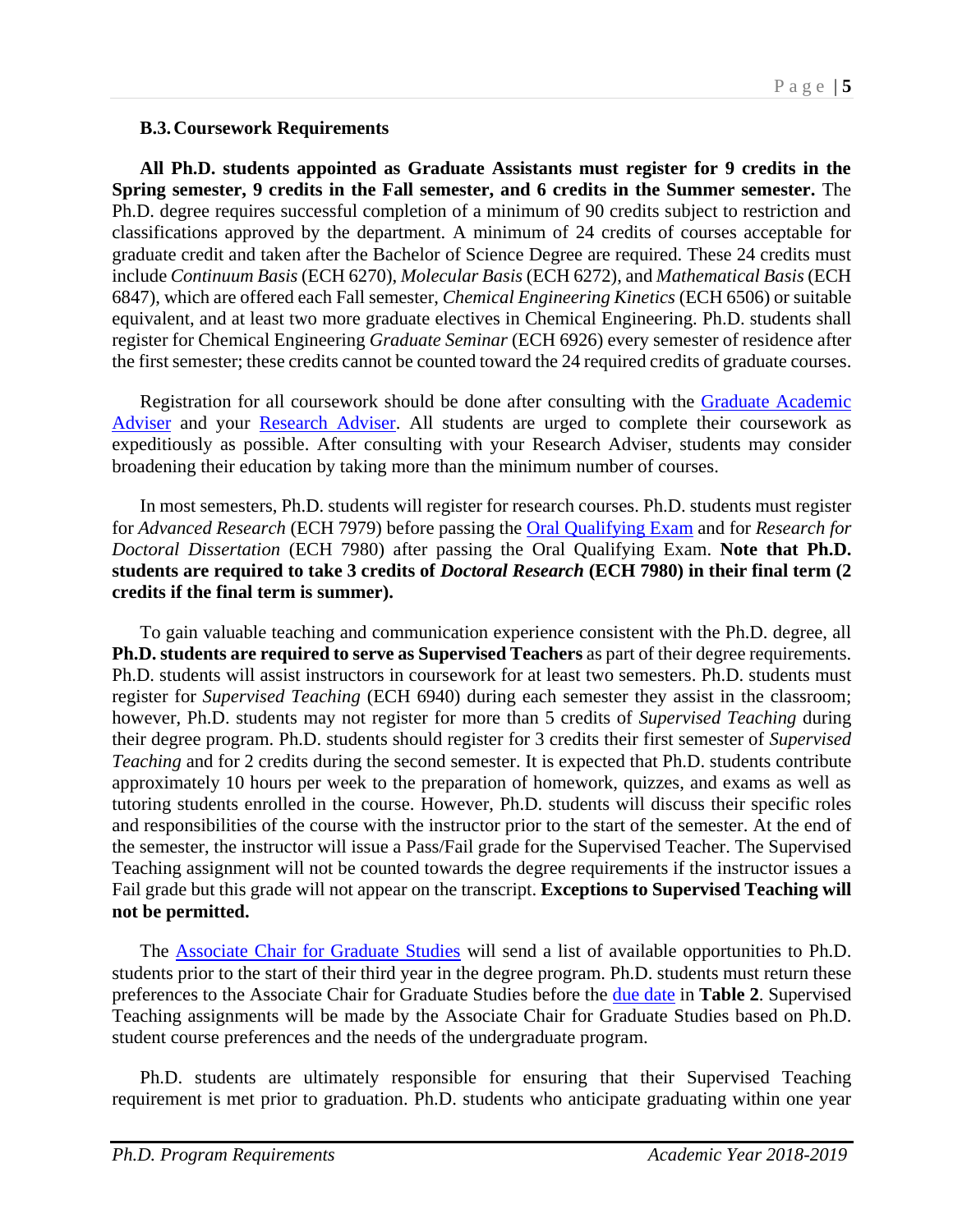but have not yet fulfilled the two-semester Supervised Teaching requirement must notify the Associate Chair for Graduate Studies.

#### <span id="page-6-0"></span>**B.4.Research Requirement**

The Ph.D. degree plan is primarily a research program. The granting of the degree is based on general proficiency and distinctive achievements of the Ph.D. candidate in their research field. Ph.D. students are expected to demonstrate the ability to conduct independent investigation of research problems and attain mastery of a field of knowledge, as exhibited by the [Doctoral Dissertation](#page-10-1) and the [Final Oral Defense Exam.](#page-11-0)

Final acceptance into the Ph.D. candidacy program requires successful completion of both the [Research Proposal](#page-7-0) and the [Oral Qualifying Exam.](#page-8-0) Ph.D. students will be assigned a [Research](#page-6-1)  [Adviser](#page-6-1) during the first semester of the degree plan. The primary role of the Research Adviser is to prepare the Ph.D. student to conduct independent research. Ph.D. students will work closely with their Research Adviser and **[Supervisory Committee](#page-6-2)** to attain the scientific and technical skills required to demonstrate mastery of the field for the Ph.D. degree.

<span id="page-6-1"></span>*Research Adviser***:** During the first semester of the degree plan, Graduate Faculty that have sponsored research projects will present brief introductions to the research to be conducted by a Ph.D. student. Ph.D. students will attend these discussions to learn about the projects and ask questions. Ph.D. students are encouraged to talk further with the faculty and their current Ph.D. students to learn more about the research program. Ph.D. students should meet with at least three different faculty during the selection period so that they can make an informed decision about their preferences for a Research Adviser. The assignment of a Research Adviser to the Ph.D. student will be made by the [Associate Chair for](#page-0-0) Graduate Studies based on Ph.D. student preferences and the needs of the graduate program.

<span id="page-6-2"></span>*Supervisory Committee***:** The Supervisory Committee assists the Ph.D. student in selecting coursework appropriate for the field of research, approves the [Research Proposal](#page-7-0) and the [Oral](#page-8-0)  [Qualifying Exam](#page-8-0) prior to final admittance into candidacy, periodically reviews research progress, approves the [Doctoral Dissertation,](#page-10-1) and conducts the [Final Oral Defense Exam.](#page-11-0) The Supervisory Committee is responsible for assuring that the completed Doctoral Dissertation is original research and is a contribution to the body of knowledge. The [Research Adviser](#page-6-1) and Supervisory Committee may assist the Ph.D. student in understanding all regulations governing the Ph.D. program, but the Ph.D. student has the ultimate responsibility for being aware of and meeting all requirements.

The Supervisory Committee is very important and should be chosen carefully. Before the end of the second semester of the degree program, Ph.D. students will nominate, with the advice and consent of the Research Adviser, the members of the Supervisory Committee. The Supervisory Committee for a Ph.D. candidate consists of at least four members selected from the Graduate Faculty. At least two members, including the Chair, should be from the Chemical Engineering Department. Typically, the Research Adviser is the Chair of the Supervisory Committee, unless they are not a primary faculty member of the Chemical Engineering Department. At least one member of the Supervisory Committee serves as an external member and should be from a different educational discipline with no ties to the home academic unit. The Supervisory Committee should be communicated to the [Graduate Academic Adviser](#page-0-1) as soon as chosen.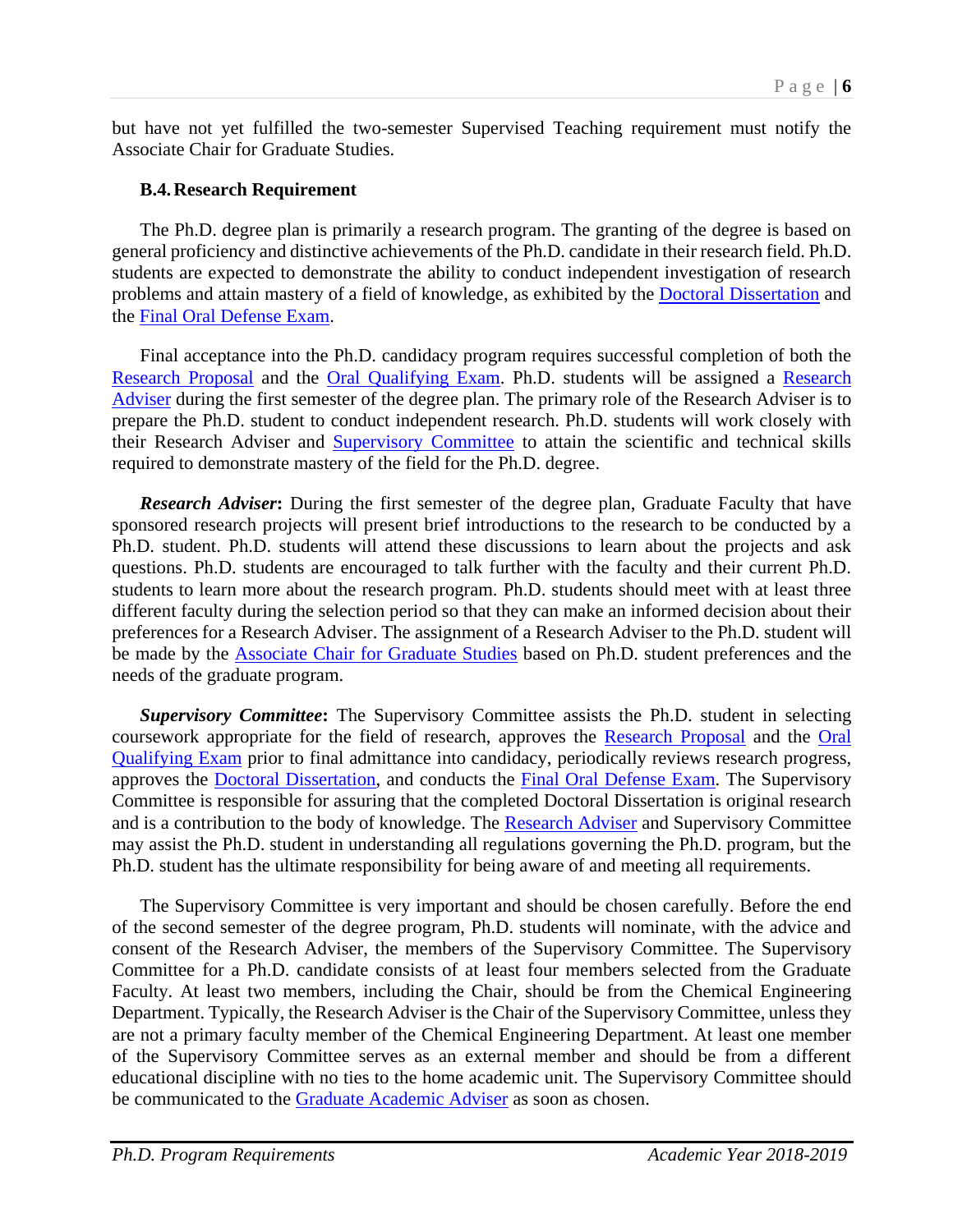*Safety***:** The Department of Chemical Engineering considers laboratory safety to be both an educational objective and a laboratory imperative. All laboratory personnel (including Ph.D. and undergraduate students, postdoctoral researchers, volunteers, hosted minors, and technicians) are required to take the online course *Chemical Hygiene Plan for Laboratory Staff* (EHS 861). Additional training will be provided by your [Research Adviser](#page-6-1) based on the laboratory-specific Chemical Hygiene Program created for your research activities. Annual training is required for all employees who generate or manage hazardous waste. Additional one-time or annual training may be required for researchers working in special-risk areas.

<span id="page-7-1"></span>*Progress Report Requirement:* Ph.D. students must provide an update on their [Doctoral](#page-10-1)  [Dissertation](#page-10-1) progress to their [Supervisory Committee](#page-6-2) by the stated [due date](#page-4-0) in **Table 2** for each Spring semester beginning with their third year in the degree program. A progress report must be submitted every Spring semester thereafter until graduation unless graduating the following Summer semester. The progress update may take the form of either an oral presentation to the committee or a concisely written progress report to committee members followed by individual meetings as necessary. The progress report option is not to exceed 10 pages and should include a statement of progress to-date and a plan for future work toward degree completion. Any completed manuscripts should be appended. To document compliance, Ph.D. students are to have each Supervisory Committee member sign a copy of the Progress Status Approval Form (available from the [Graduate Academic Adviser\)](#page-0-1) and the signed forms are to be given to the [Graduate Academic](#page-0-1)  [Adviser.](#page-0-1)

#### <span id="page-7-0"></span>**B.5.Research Proposal**

The Research Proposal is a written description of the research work to be conducted by the Ph.D. student. It is to be **written primarily by the Ph.D. student** in consultation with the [Research](#page-6-1)  [Adviser.](#page-6-1) After the consent of the Research Adviser, the first draft of the Research Proposal should be submitted to the [Graduate Academic Adviser](#page-0-1) and the [Associate Chair for Graduate Studies](#page-0-0) by the state[d due date](#page-4-0) in **Table 2**. **The** Research Proposal **should also be submitted to the** [Supervisory](#page-6-2)  [Committee](#page-6-2) **members no later than 2 weeks before the** [Oral Qualifying Exam.](#page-8-0)

The purpose of the written Research Proposal is to demonstrate that Ph.D. students can identify important research problems, prepare a detailed experimental plan to study the research problem, utilize the tools needed to conduct advanced research to address the research problem, and analyze the results obtained by their research. The Research Proposal must outline the area of research and its importance, a clear problem statement, background to the research area, specific tasks that will be performed, preliminary results, and subsequent steps. A number of excellent manuals (for example, references available via [www.nsf.gov\)](http://www.nsf.gov/) are available on writing research proposals and may be used as guides in preparing the proposal. A maximum of 15 single-spaced, typed pages, including figures and tables is allowed. A font type of Arial or Times New Roman using a minimum of 11-point should be used for the main text. Captions for tables and figures can use a minimum of a 9-point font. The Research Proposal should include a title, a table of contents, references, and an abstract in addition to the 15 pages of text. A maximum of two appendices, such as submitted papers, detailed derivations, *etc*. could be included in addition to the 15-page proposal. Although there is no set format, the main body of the document often includes the following sections: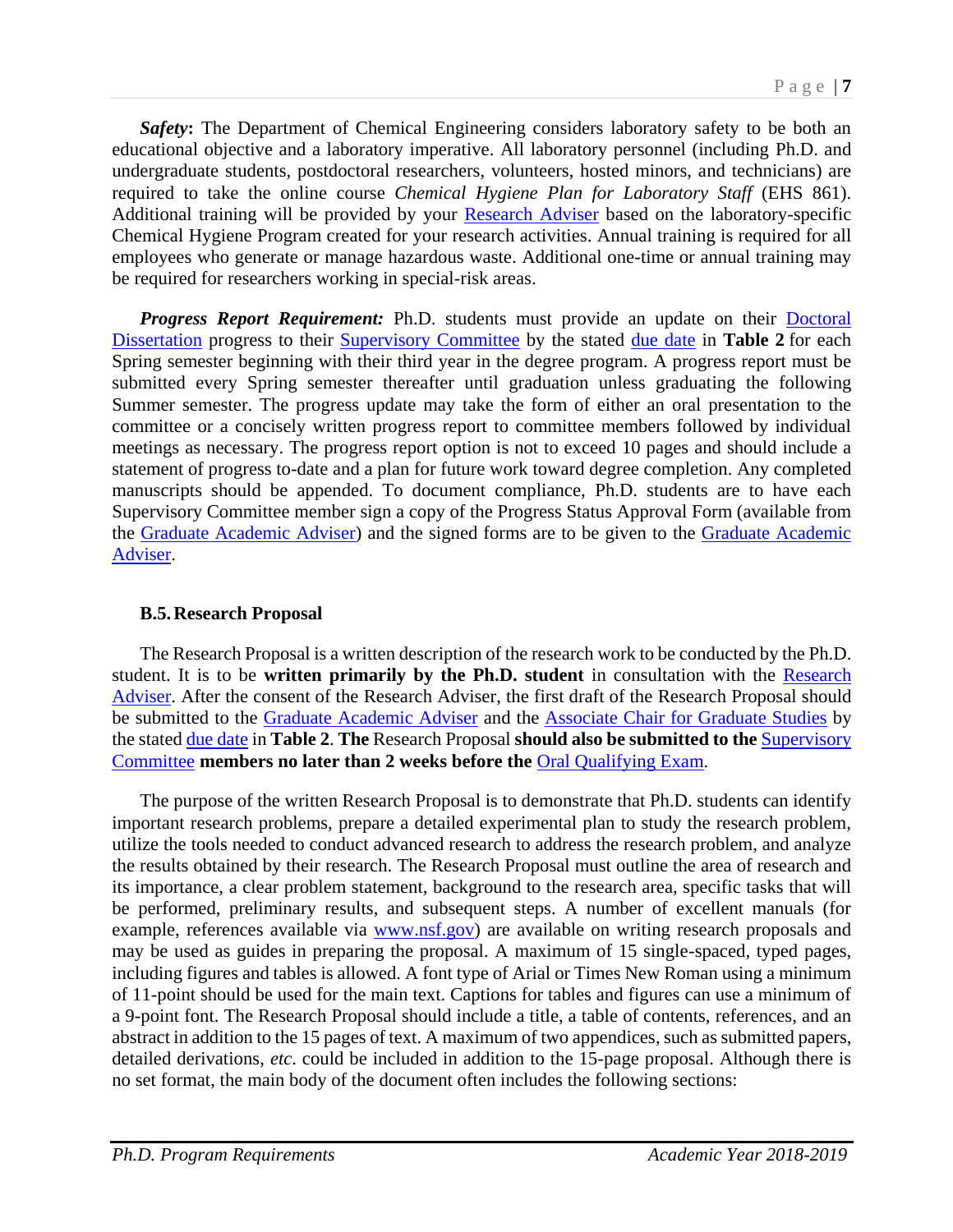- 1. **Introduction**: A concise overview of the research topic and its importance. (Suggested length: 1 page)
- 2. **Background**: Literature review and relevant background needed to place the proposed study in the larger context of the field and to highlight the relevance and novelty of the proposed work. (Suggested length:  $2 - 3$  pages)
- 3. **Problem description:** A description of the specific problem, objectives of the proposal, and the novelty of the proposed work. (Suggested length: 1 page)
- 4. **Specific objectives/aims:** A description of proposed theoretical and/or experimental work and a list of specific tasks (including feasibility probes) needed to accomplish the proposed objectives. (Suggested length: 1 page or less)
- 5. **Preliminary work:** A description of preliminary work performed by the Ph.D. student that supports the feasibility of the proposed work and an analysis or discussion of such preliminary work. (Suggested length:  $2 - 4$  pages)
- 6. **Safety Assessment:** A detailed analysis of the experimental setup to identify possible causes of accidents, steps to avoid accidents, and steps to take in case of an accident. The Supervisory Committee will include questions on safety during the Oral Qualifying Exam. (Suggested length: 1 page or less)
- 7. **Proposed Work:** Details of the subsequent steps planned to achieve the specific objectives of the research. (Suggested length:  $3 - 5$  pages)
- 8. **Summary:** A concise statement of the expected outcomes of the proposed research. (Suggested length: 1 page or less)
- 9. **References:** A list of references cited in the proposal.
- 10. **Tables & Figures:** Tables and figures used in the proposal should be integrated into the text.

The format of the written Research Proposal is not fixed. The guidelines above must be interpreted as suggestions that may be altered whenever necessary to improve the clarity and legibility of the proposed work. However, Ph.D. students should ensure that any deviations produce a more persuasive and better-structured Research Proposal.

#### <span id="page-8-0"></span>**B.6.Oral Qualifying Exam**

The Oral Qualifying Exam is a public presentation of the [Research Proposal](#page-7-0) followed by a private examination of the Ph.D. student by the [Supervisory Committee.](#page-6-2) To be eligible to take the Oral Qualifying Exam, Ph.D. students must:

- 1. Pass the three core Basis courses (*Continuum Basis*, *Molecular Basis*, and *Mathematical Basis* of Chemical Engineering). A Ph.D. student who receives less than a B- in a Basis course must retake the course on the next available offering and obtain a B- or better.
- 2. Maintain an overall and major average grade point average (GPA) of 3.0 or greater.
- 3. Receive a satisfactory grade for research in the semester **prior** to the Oral Qualifying Exam. This grade must be assigned by the [Research Adviser,](#page-6-1) discussed with the Ph.D. student, and placed on record in the student's file prior to the examination.

After receiving consent from the Research Adviser and the **Associate Chair for Graduate** [Studies,](#page-0-0) the Ph.D. student may schedule the Oral Qualifying Exam. **Ph.D. students are encouraged to plan ahead and schedule the Oral Qualifying Exam at least one month ahead of time**. The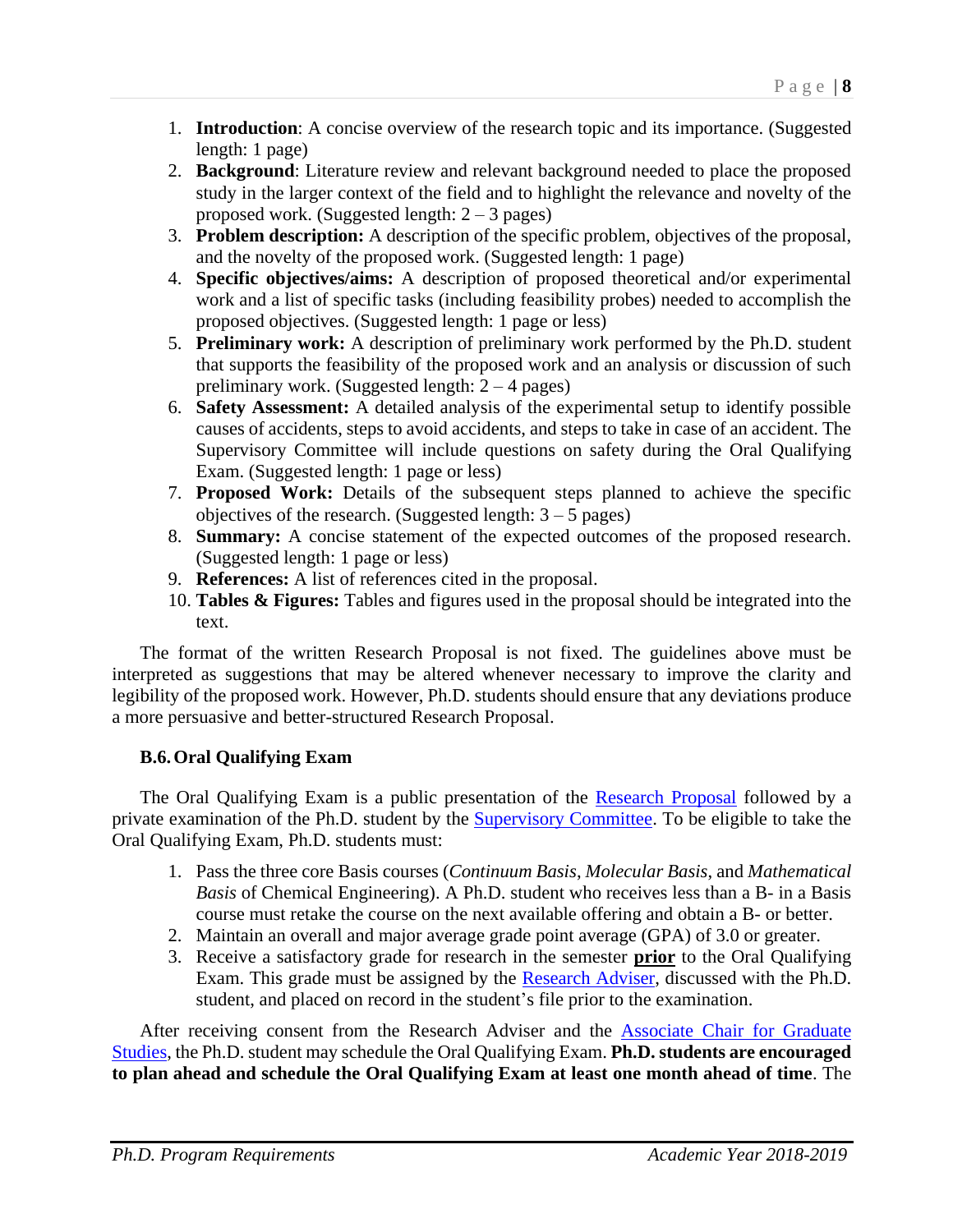Oral Qualifying Exam shall be publicly announced and the initial presentation by the Ph.D. student will be open to the public.

The Oral Qualifying Exam will last 2 hours or more and will be divided into three parts.

- 1. In the first part, the Ph.D. student will present the Research Proposal. This part of the exam is public and should last about 30 minutes.
- 2. The Supervisory Committee will question the Ph.D. student on fundamental issues pertinent to the research area in the second part. The Supervisory Committee will evaluate the Ph.D. student's breadth of knowledge in Chemical Engineering Fundamentals related to the area of research and ability to think critically. This part of the exam should last about 30 minutes.
- 3. In the last part, the Supervisory Committee will question the Ph.D. student on issues directly related to the Research Proposal. This part of the exam should last about 60 minutes or more. The Supervisory Committee will evaluate the quality of the Research Proposal and the response to questions about the Research Proposal in order to assess the Ph.D. student's oral communication skills, depth of knowledge in their chosen research field, ability to think critically, and ability to formulate and defend a research plan.

All members of the Supervisory Committee must take part in the examination. The Oral Qualifying Exam may be conducted using video and/or telecommunications. However, the Ph.D. student and Chair or Co-Chair must be in the same physical location. All other Supervisory Committee members may participate from remote sites via technological means. If a Supervisory Committee member is unable to attend, a suitable substitute approved by the Department must be appointed. The substitute Supervisory Committee member should be given sufficient time to read the Research Proposal and prepare for the Oral Qualifying Exam. A minimum of two weeks is recommended.

Based on the combined performance in the three parts of the Oral Qualifying Exam and the evaluation of the written Research Proposal, the Supervisory Committee will evaluate the overall quality of the Research Proposal as satisfactory or unsatisfactory, and accordingly award a Pass or a Fail grade. Additionally, each member of the Supervisory Committee will provide feedback to the candidate by completing the following matrix:

|    |                                                         | Excellent | Very Good | Good | Fair | Poor |
|----|---------------------------------------------------------|-----------|-----------|------|------|------|
|    | Literature review/Ability to identify pertinent problem |           |           |      |      |      |
|    | Description of the problem and the methods              |           |           |      |      |      |
| 3. | Research productivity based on preliminary results      |           |           |      |      |      |
| 4. | Writing skills                                          |           |           |      |      |      |
|    | Structure of the oral presentation                      |           |           |      |      |      |
| 6. | Quality of slides                                       |           |           |      |      |      |
|    | Presentation skills                                     |           |           |      |      |      |
| 8. | Response to questions on Research Proposal              |           |           |      |      |      |
| 9. | Fundamental knowledge related to the research topic     |           |           |      |      |      |
|    | 10. Critical thinking                                   |           |           |      |      |      |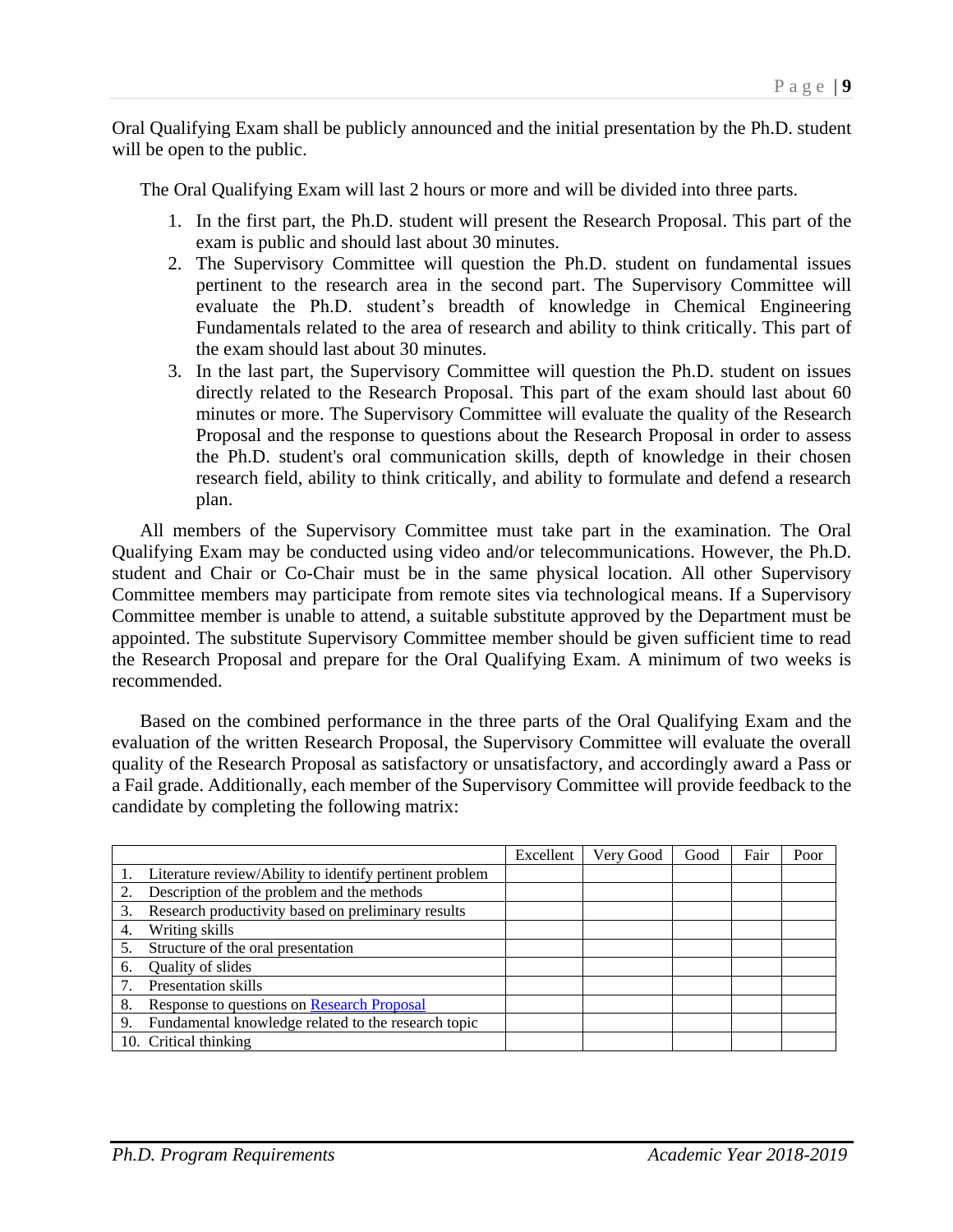Ph.D. students who successfully pass both the Oral Qualifying Exam and written Research Proposal have formally entered Ph.D. candidacy. Ph.D. students who fail the Oral Qualifying Exam may be given the option (on the advice of the Supervisory Committee and discretion of the **Associate** [Chair for Graduate Studies\)](#page-0-0) of retaking the Oral Qualifying Exam within 4 months or terminating with a Master of Science degree (with or without thesis, depending upon the advice given by the Research Adviser) or Master of Engineering degree should the student already have a Master of Science degree. Ph.D. students who have not passed the Oral Qualifying Exam after the second time must terminate with a Master's degree or withdraw from the program.

#### <span id="page-10-0"></span>**B.7.Research Seminar Requirement**

Ph.D. candidates are required to present a Research Seminar to an audience comprised of chemical engineering graduate students and faculty. The Research Seminar shall be publicly announced and held on campus. The Research Seminar should be scheduled to take place during the last two semesters of the Ph.D. candidate's residence and should cover selected results from the candidate's [Doctoral Dissertation.](#page-10-1) Ph.D. candidates should provide the Seminar Coordinator with a title and a short abstract for the presentation in advance and the Research Seminar presentation should last no more than 30 minutes, including a 10-minute period for questions. **The Ph.D. candidate is responsible for contacting the Department Seminar Coordinator to schedule the time and date of the Research Seminar at least one semester before the desired date**. At the discretion of the [Associate Chair for Graduate Studies,](#page-0-0) presentation in the GRaduate Association of Chemical Engineers (GRACE) symposium or at a national or international conference in the last year of the candidate's residence can be used as a substitute for the Research Seminar. **The Ph.D. degree will not be issued to candidates until the Research Seminar requirement is satisfied.** 

#### <span id="page-10-1"></span>**B.8.Doctoral Dissertation**

Each Ph.D. candidate must prepare and present a Doctoral Dissertation that shows independent investigation that is acceptable in form and content to the [Supervisory Committee](#page-6-2) and to the Graduate School. The work must be of publishable quality and must be in a form suitable for publication using the Graduate School's format requirements [\(http://graduateschool.ufl.edu/about](http://graduateschool.ufl.edu/about-us/offices/editorial/thesis-and-dissertation/)[us/offices/editorial/thesis-and-dissertation/\)](http://graduateschool.ufl.edu/about-us/offices/editorial/thesis-and-dissertation/). It is to be **written primarily by the Ph.D. candidate** in consultation with the [Research Adviser.](#page-6-1) **The Ph.D. candidate and Supervisory Committee are responsible for the level of quality and scholarship.** The Graduate Council requires the Graduate School Editorial Office, as agents of the Dean of the Graduate School, to review the Doctoral Dissertation for acceptable format, and to make recommendations as needed. Please consult the Graduate Catalog for Doctoral Dissertation requirements [\(http://gradcatalog.ufl.edu\)](http://gradcatalog.ufl.edu/). **Please note that the Graduate School has strict deadlines when applying for graduation, including the submission of the first draft.** Ph.D. candidates are encouraged to check the timeline [\(http://graduateschool.ufl.edu/about-us/offices/editorial/editorial-deadlines/\)](http://graduateschool.ufl.edu/about-us/offices/editorial/editorial-deadlines/) for the term in which they anticipate completing their degree requirements.

The Ph.D. candidate, upon completion of other degree requirements and the consent of the Research Adviser, will submit his/her Doctoral Dissertation to the Supervisory Committee and the Graduate School. **The Doctoral Dissertation should be submitted to the Supervisory Committee members no later than 2 weeks before the** [Final Oral Defense Exam.](#page-11-0)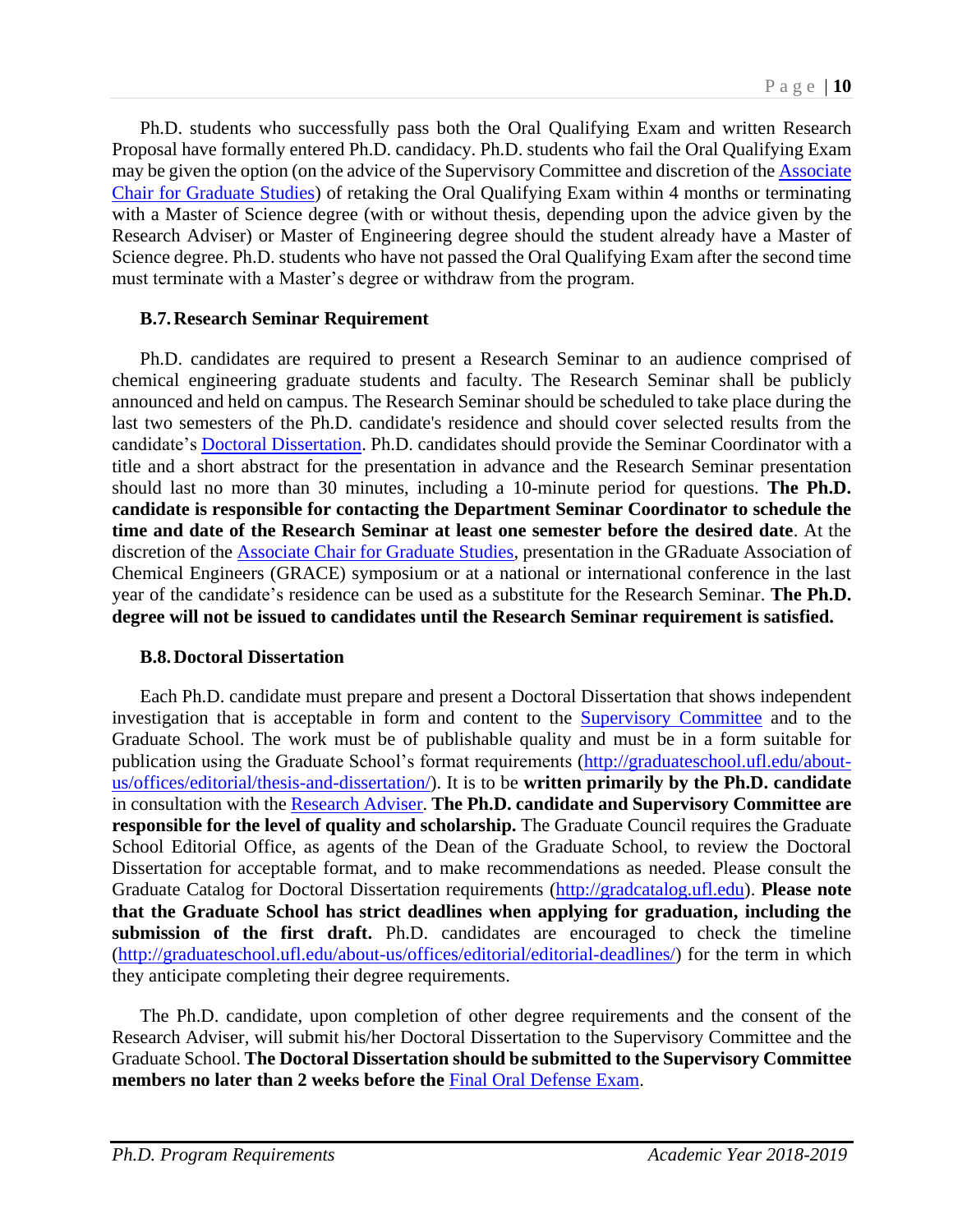#### <span id="page-11-0"></span>**B.9.Final Oral Defense Exam**

After submitting the **Doctoral Dissertation** to the **Supervisory Committee** and completing all other degree requirements contained in this document, the Ph.D. candidate may schedule the Final Oral Defense Exam. The Final Oral Defense Exam should be scheduled no more than 6 months before degree award. The Final Oral Defense Exam shall be publicly announced and held on campus. The Final Oral Defense Exam is a public presentation of the Doctoral Dissertation followed by a private examination of the Ph.D. candidate by the Supervisory Committee.

The Final Oral Defense Exam will last 2 hours or more and will be divided into two parts.

- 1. The Ph.D. candidate will present the Doctoral Dissertation in the first part. This part of the exam is public and should last about  $30 - 45$  minutes.
- 2. In the last part, the Supervisory Committee will question the Ph.D. candidate on issues directly related to the Doctoral Dissertation. This part of the exam should last about 60 minutes or more. The Supervisory Committee will evaluate the quality of the Doctoral Dissertation and the response to questions about the Doctoral Dissertation in order to assess the Ph.D. candidate's oral communication skills, depth of knowledge in their chosen research field, ability to think critically, and ability to formulate and defend their research.

The Final Oral Defense Exam may be conducted using video and/or telecommunications. However, the Ph.D. candidate and Chair or Co-Chair must be in the same physical location. All other Supervisory Committee members may participate from remote sites via technological means. If a Supervisory Committee member is unable to attend, a suitable substitute approved by the Department must be appointed. The substitute Supervisory Committee member should be given sufficient time to read the Doctoral Dissertation and prepare for the Final Oral Defense Exam. A minimum of two weeks is recommended.

Satisfactory performance on this examination and adherence to all Graduate School regulations outlined above complete the requirements for the degree. The Supervisory Committee and other designated faculty sign the Doctoral Dissertation signature pages.

#### **C. DETAILED DESCRIPTION OF OTHER PROGRAM REQUIREMENTS C.1.Florida State Residency Requirement**

For tuition purposes, all eligible Ph.D. students (i.e., those who receive tuition waivers and who are U.S. citizens, permanent resident aliens, or legal aliens granted indefinite stay by the Immigration and Naturalization Service) must take appropriate actions to become in-state residents by the end of their first year. Failure to do so may result in loss of the tuition waiver.

#### **C.2.Concurrent or Minor Degrees**

Ph.D. students who wish to enroll in a concurrent degree program must obtain the appropriate forms from the Graduate School. **The** [Associate Chair for Graduate Studies](#page-0-0) **will sign these forms**  *only after consulting the Department Chair and after the student's* [Research Adviser](#page-6-1) *has given written approval for the student to enroll in the concurrent degree program*. A copy of all